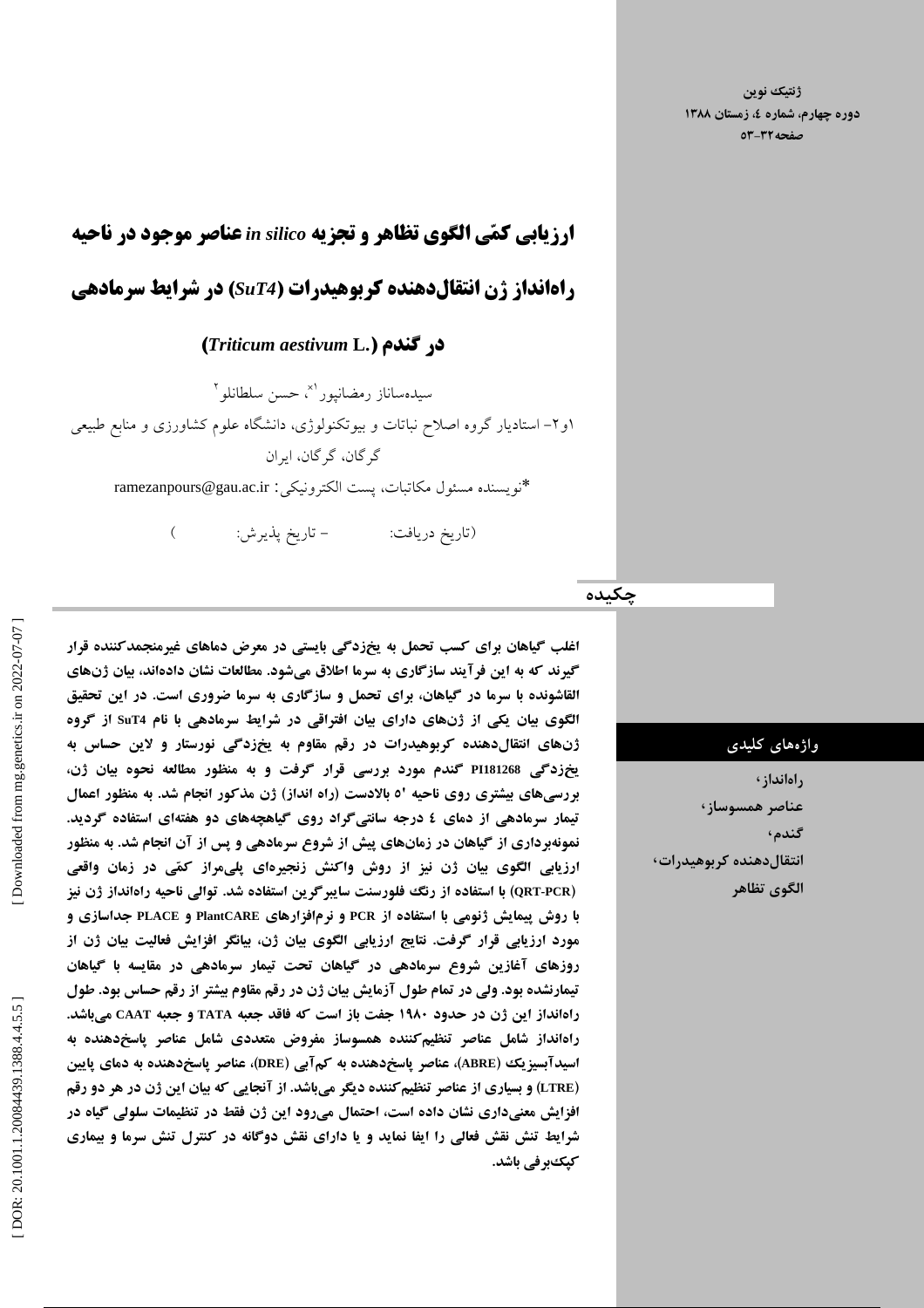### مقدمه

سرما یکی از عوامل محیطی است که رشد بسـیاری از گونــههــای گیاهی را محدود می کنـد و اغلـب، اثـرات مضـری بـر کیفیـت و عملکرد گیاهان دارد. اغلب گیاهان برای کسب تحمل به یخزدگی بایستی در معرض دماهای غیرمنجمدکننده قرار گیرند که بــه ایــن فرأيند سازگاري به سرما` اطلاق مي شود. مطالعات نشان دادهانــد، بیان ژنهای القاشونده با سرما در گیاهان، برای تحمل و سازگاری به سرما ضروری است. ژنهای پاسخدهنده به سرما پـروتئینهـای متعــــددی مثــــل أنــــزيـمهـــــای دخيـــــل در تــــنفس و متابوليســــم كربوهيدراتها، ليييدها، فنيـل يرويانوئيـدها و أنتـى|كسـيدانتهـا، پروتئینهای ضدیخزدگی و پروتئینهای دیگـری کـه احتمـالأ در تحمل به کـاهش اّب حاصـل از يـخزدگـي نقـش دارنـد را رمـز مي کنند (٢).

در فراینـد سـازگاري بـه سـرما، سـلولهـاي گيـاهي در معـرض تغییرات فیزیولوژیکی، بیوشیمیایی و متابولیکی قرار می گیرنــد کــه در نهایت منجر به افزایش تحمل به یـخزدگـی در سـطح سـلولی مي گــردد. يكــي از ايــن مكانيســمهــا، القــاء ژن@ــاي COR/Lea<sup>۲</sup> می باشد و پروتئینهای COR/Lea با حفاظت اجزاء سلولی تحمل به یخزدگی را افزایش می دهند (١٧). بیان بسیاری از ژنهای COR/Lea توسط عوامل مهم رونويسي از گروه DREB ، CBF'، AREB و ABF در شرایط تنشهای غیرزنده مثل دمای پــایین و تنشهای اسمزی تنظیم می شود (۱۸).

AREBها و ABFها به عنصر همسوساز ABRE<sup>/</sup> متصل می شوند و با فعالیت غیرهمسوسازی^خود بیـان ژن پـاییندسـت را فعـال می نمایند. گیاهانی که تظاهر بالای AREB/ABF را دارند، واکنش فوق حساسیت به ABA نشان می دهند و تحمل آنها به تنش هـای غیرزنده مثل یخزدگی، خشکی و شوری افزایش می یابـد (۷، ۸  $(15.1)$ 

به منظور بررسی این فرضیه که سرمادهی می تواند منجر بـه القـاء ژنهای مقاوم به یخزدگی شود و سرمادهی در دماهای پایین ولسی بالای صفر درجه می توانـد مقاومـت گیاهـان را در برابـر سـرمای سخت زمستانه و دماهای زیر صفر درجـه افـزایش دهــد؛ در ایــن تحقیق الگوی بیان یکی از ژنهای دارای بیان افتراقسی در شـرایط سرمادهی با نام  $\mathit{Sur14}$  از گروه ژنهای انتقالدهنـده کربوهیـدرات در دو رقم حساس و مقاوم به یخزدگی گندم مـورد بررســی قــرار گرفت و به منظور مطالعه نحوه بیان ژن، بررسیهای بیشتری روی ناحيه ٥ بالادست (راه انداز) ژن مذكور انجام شد.

# مواد گیاهی

حدود ۵۰۰ بذر از رقم نورسـتار<sup>۹</sup> (مقــاوم بــه يــخزدگــي) و لايــن PI181268 (حساس به يخزدگي) در داخل ظروف مخصوص ۷۰ سلولی کشت گردیدند (در هر سلول یک بـذر). گیاهچـههـای ۲ هفتهای رشد یافته در دمای ۲۰°C، جهت اعمـال تـنش سـرما بـه اتاقک رشد بـا دمـای ٢°C انتقـال داده شــدند و نمونــهبـرداری از طوقههای گیاهان در زمانهای ۰، ۱، ۳، ۷ روز و ۲، ۳، ۵ و ۷ هفته سرمادهی در ۳ تکرار انجام شد. نمونهها در ازت مـایع منجمـد و جهت نگهداری به دمای A۰°C- منتقل شدند.

# استخراج RNA و ساخت cDNA

RNAتی کل <sup>۱۰</sup> بـا اســتفاده از روش ترایــزول <sup>۱۱</sup> اســتخراج گردیــد. کمیت RNA با استفاده از دستگاه اسپکتروفتومتری ارزیابی شــد و جهت تعیین کیفیت RNA نیز مقـدار ۵ میکروگـرم از هـر نمونـه روى ژل آگارز ١/٥٪ الكتروفورز شدند. RNA حاصل بـا اسـتفاده از کیت «اَراِنایزیمینیکلیناَپ»<sup>۱۲</sup> شرکت کیاژن<sup>۱۳</sup> تخلیص گردید. در این مرحله از تیمـار DNase بـه منظـور حـذف آلـودگی هـای احتمالی DNA نیز استفاده شد. در پایان مرحله تخلیص نیز کمیت و كيفيت RNAى كـل بــه روش اســيكتروفتومترى و الكتروفــورز روی ژل ارزیابی گردیـد. cDNA تـكرشـتهای بـا اسـتفاده از ۵

Cold acclimation

Cold-responsive/late embryogenesis abundant

<sup>&</sup>lt;sup>3</sup> C-repeat binding factor

<sup>&</sup>lt;sup>4</sup> Dehydration responsive element binding protein

<sup>&</sup>lt;sup>5</sup> ABA responsive element binding protein

ABA responsive element binding factor

ABA responsive (ABRE) cis-acting element

<sup>&</sup>lt;sup>8</sup> Trans-action

<sup>&</sup>lt;sup>9</sup> Norstar

 $^{10}$  Total RNA  $11$  Trizol

 $12$  Rneasy mini clean up

<sup>&</sup>lt;sup>13</sup> Oiagen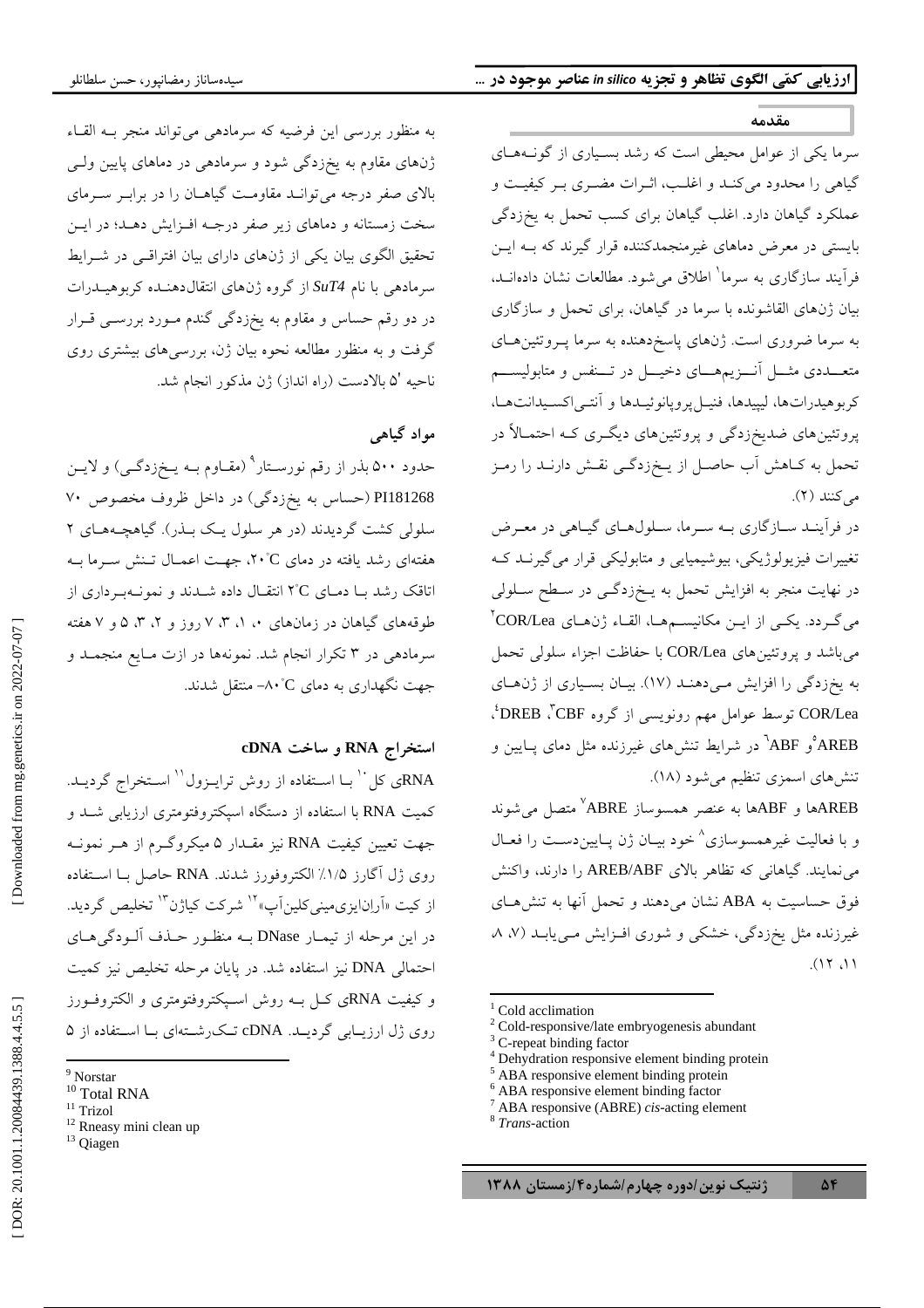<mark>ناهر و تجزیه co</mark><br>C المر و تجزیه<br>:۱) در دمـای {| PY " ° -<mark>r sil</mark><br>۲ ق ی**ابی کمّی الگوی تظاهر و تجزیه in silico عناصر موجود در ...**<br>لت ۲۱ و ۴۹ روز (۱:۱) در دمـای ۴<sup>۴</sup> قـرار گرفتـه بودنـد بــه<br>نوان تبعار درایور<sup>۱۸</sup> استفاده گـ دیـد و بنـایراین ژنهـایر کـه در عنوان تیمار درایور – استعاده تردیسه و بتابراین رنامتایی ت- در  $\,$ ست ۱۱ و ۱۱ روز ۲۰۰۷ در دسای ۲۰ شرار برفت بودند - ----۰ و ۱۰ رور (۱.۱۰) در دستای ع ۰ سرار ترسته بودسته ب<br>بمار درایور<sup>۱۸</sup> استفاده گردیــد و بنــابراین ژنهــایی کــه در<br>فرآیند سرمادهـی در اولین ساعات در رقــم مقــاوم تظــاهر<br><sup>۱۹</sup> جداسازی شدند. علت استفاده از لایــن CI14106 ایـ سعده عرویت و بسابرایر<br>در اولین ساعات در رة<br>۸. علت استفاده از لایــ<br>انند لاین PI181268 ح است که این لاین نیز همانند لاین PI181268 حساس به یخزدگی پاسے ب<del>ا</del> عر  $\ddot{\phantom{a}}$ 

# طراحی اغازگر برای انجام Real-time PCR انجام eal-time PCR<br>'

 .<br>فنار امياس<sup>م۲۰</sup> طراحی آغازگر برای انجام Real-time PCR<br>پس از انتخاب همسانه، ناحیه ترجمه نشده ۳ آن با استفاده از<br>افزار امیاس <sup>۲۰</sup> مهرد بررسر قرار گرفت و به منظور طراحر آغ : نرم افزار برابیم ۳<sup>۰۲</sup> ا ی اعبام عدا کامل عدا عدا<br>مانه، ناحیه ترجمه نشده ۳ آن با استفاده از نرم<br>بررسی قرار گرفت و به منظور طراحی آغازگر<br><sup>۲۱</sup> استفاده گ دید. د. شکا ۲ حایگاه آغازگ ها پس از انتخاب مستعده، تا خیبه تر جمله تشده.<br>... روی توالی مورد نظر نشان داده شده است.

<sup>18</sup> Driver

<sup>19</sup> Early-expressed genes

<sup>20</sup> Emboss

21 Primer3

(  ) y-'5 \$w RNA \_v AB- سوپر اسکریپت III به عنوان آنـزیم رونوشـتبـردار معکـوس بـر  $\begin{bmatrix} 1 & 1 & 1 \\ 0 & 1 & 1 \\ 0 & 0 & 1 \end{bmatrix}$ 

#### انتخاب همسانه مورد ازمایش<br>ا  $\mathcal{L}$

**نتخاب همسانه مورد آزمایش**<br>ممســانه مــورد اســتفاده در ایــن آزمــایش، از بــین همســانههــای<br>جداســازی شــده بــا روش SSH<sup>\'د</sup>روی لایــنهــای CI14106 و نخاب همسانه مورد آزمایش<br>مســانه مــورد اســتفاده در ایــن آزمــایش، از بــین همســانههــای<br>بداســازی شـــده بــا روش SSH<sup>086'</sup> روی لابــزهــای CI14106 و PI181268 مست به سورد استندده در ایس ارمنایش، از بنین مست به سای ســـده بــــ رود<br>۹ عنوان لاین<br>مقاوم به تنش<br>اتبی NCBI ها بانک اطار حتائی TRDA منته پوشت کی ہتا دینی ہتا یاسی از زنامندی r 1101200 به عنوان د ین هستامل به یم رد سی 11101200 به عنوان دیں حساس به یعزرت<sub>حی</sub> و رتم تورستار بـــ<br>منوان رقم مقاوم به تنش یخزدگی انتخاب گردید. این همسانه در<br>انک اطلاعــاتی NCBI هــم.پوشــانی بــالایی بــا یکــی از ژن@ــای<br>نتقال0هنده هگزوز<sup>۱۱</sup> در جو با شماره دست عنوان رتم معاوم به د لسان داد *(*سال ۲۰۰ ، مسم پوست <sub>می</sub><br>.ر جو با شماره<br>انه از cDNA ر ترور - در جو با سماره نسبرستی <sub>--</sub>00,000-د

انتفان دهنده هامزور - در جو با متماره دسترســی 2000-CAD<br>نشان داد (شکل ۱).<br>در جداسازی این همسانه از cDNA رقم مقاوم به سرمای نورستار<br>که به مدت ۱ روز در شرایط دمایی ۲°۲ قرار گرفته بود به عنــوان دست<br>م<br>۲ ق سین داد (سیس ۰٫۰)<br>از جداسازی این همسانه از cDNA رقم مقاوم به سرمای نورستار<br>که به مدت ۱ روز در شرایط دمایی ۲<sup>۰</sup>C قرار گرفته بود به عنـوان<br>یمار تستر<sup>۱۷</sup> و از مخلوط cDNA لاین حساس CI14106 کـه بــه

<sup>14</sup> Oligo dT  $_{(18\text{-}20)}$  15 Suppression Subtractive Hybridization

 $16$  Hexose transporter  $17$  Tester

```
gi | 26986186 | emb | CAD58958.1 | hexose transporter [Hordeum vulgare subsp. vulgare]
Length = 743Score = 257 \text{ bits } (656), Expect = 3e-67
Identities
             136/148 (91%), Positives = 138/148 (93%)
Frame = +1Sut4:
            187 SGAVLVAIAASIGNLLQGWDNATIAGAVLYIKKEFSLETQPLIEGLIVAMSLIGATVITT 366
                 SGAVLVAIAASIGNLLOGWDNATIAGAVLYIKKEFSLETOPLIEGLIVAMSLIGATVITT
CAD58958.
            \overline{\mathbf{z}}SGAVLVAIAASIGNLLOGWDNATIAGAVLYIKKEFSLETOPLIEGLIVAMSLIGATVITT 62
Sut4:
            367 FSGAVADAAGRRALLIASSVLYFVSGLVMLWAPNVYVLLLGRLLDRFGIGLAVTLVPLYI 546
                 FSGAVADA GRR LLIASSVLYFVSGLVMLWAPNVYVLLL RL+D FGIGLAVTLVPLYI
CAD58958:
                FSGAVADAVGRRPLLIASSVLYFVSGLVMLWAPNVYVLLLARLIDGFGIGLAVTLVPLYI 122
            63Sut.4:
            547 SETAPTDIRGL*NPCPKSGGSGGMFPSY 630
                 SETAPTDIRGL N P+ GSGGMF SY
            123 SETAPTDIRGLLNTLPQFSGSGGMFLSY 150
CAD58958:
```
) همپوشاني و ميزان شباهت آنزيم حاصل از همسانه مورد بررسي 4SuT و آنزيم انتقالدهنده هگزوز در جو شكل 1

Downloaded from mg.genetics.ir on 2022-07-07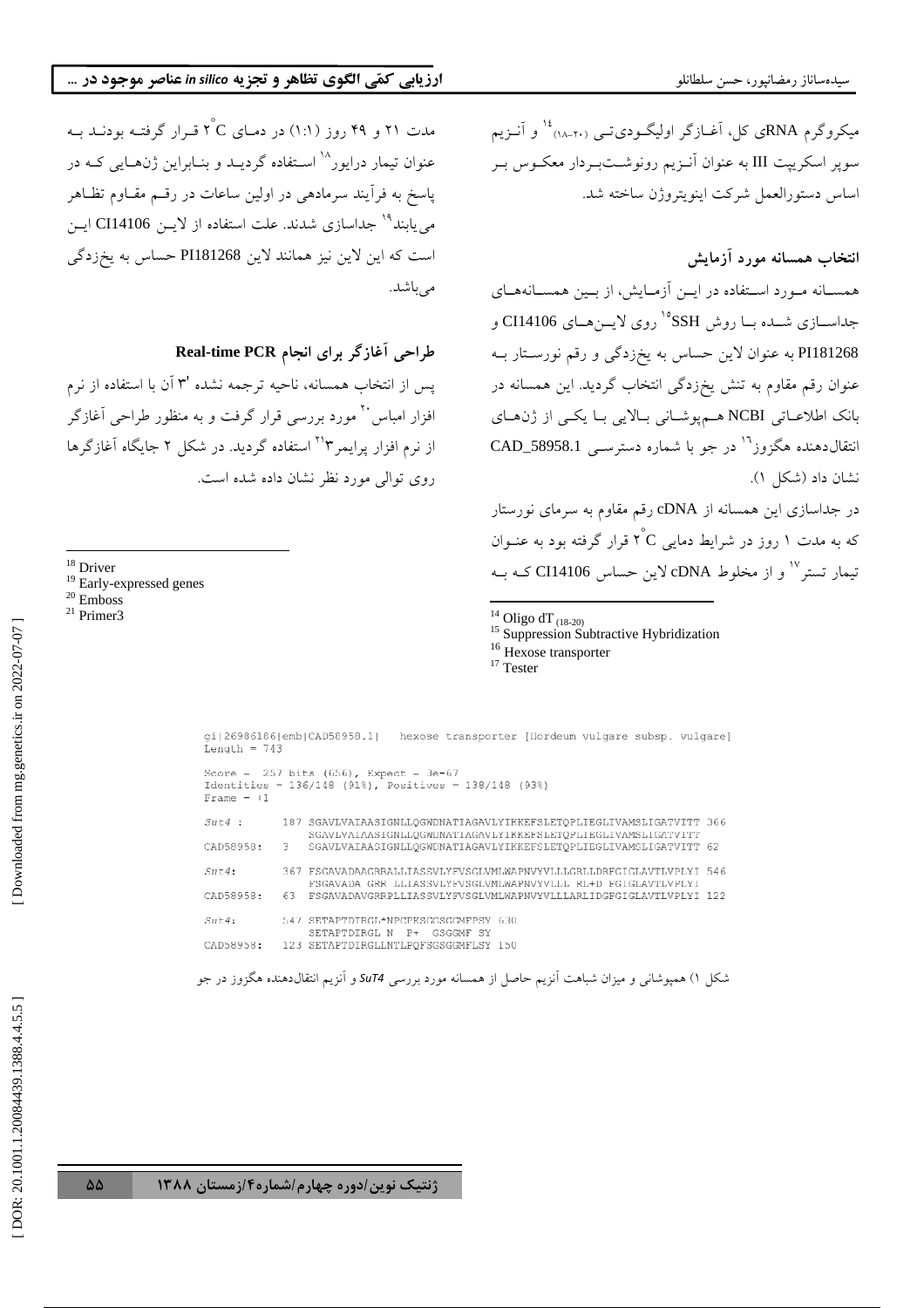1 TAAAGCTGACTGGNACGCTGAGAGTCATAGGGATGATNANGATTATGCATCGNANCATGG 61 TGCTGATGACATNANGATAGCCTCAATAGCCCGNTTATTNCTCGTCCAAGCGACAAGCGT NNAGGGTAAGGARATTGCTGCACCTCATGGAAGCATAATGGGTGGTGTGGGAAGAAGTAG 121 181 CAGCATGCAGGGAGGGGAGGCAGTAAGCAGCATGGGCATTGGTGGGGGTGGCAGTTAGC  $241$ 301 TTACTTGCATGAGGAGGGCGTGTCAGGTGATCGGAGGGGCTCTATATTGTCTATGCCAGG  $361$ 421 TGAGGCAGTTGCCAAGGGTACAAAATGGGCAGAACTATTTGAACCTGGAGTGAAGCATGC 481 541 ACTGTTCGTTGGCATAGGATTACAGATCCTGCAGCAGTTTGCGGGTATCAATGGAGTCCT 601 CTACTACACACCTCAGATACTTGAGCAAGCAGGTGTCGGGGTTCTTCTATCAAACATTGG TCTAAGCTCTTCCTCTGCATCTATTCTTATTAGTGCCTTGACAACCTTGCTGATGCTTCC 661 >>>>>>>>>>>>>>>>>>>>> 721 CAGCATTGGCATCGCCATGAGACTCATGGATATGTCAGGAAGAAGGTTTCTTCTCCTTTC GACAATCCCTGTCTTGATAGTAGCACTAGCTGTCTTGGTTTTGGTGAATGTTCTGGATGT CGGAACCATGGTGCACGCCGCGCTCTCAACGATCAGCGTCATCGTCTATTTCTGCTTCTT 841 901 CGTCATGGGGTTTGGGCCTATCCCAAATATTCTCTGCGCGGAGATTTTCCCCACCTCCGT

961 CCGTGGCATCTGCATAGCCATCTGCGCGCTAA

شکل ۲- جایگاه آغازگرها روی توالی همسانه SuT4 همانطور که در شکل مشخص است آغازگرها بر اساس انتهای ترجمه نشده ۳٬ طراحی شده است.

# انجام روش QRT-PCR

در این تحقیق از دستگاه iCycler شرکت BioRAD و رنگ Quantitect SYBR Green از شرکت کیاژن به عنوان رنگ فلورسنس <sup>۲٬</sup> برای ارزیابی کمّی استفاده گردید. ۲۰ میکرولیتر مخلوط واکنش، شــامل ۱۰ میکرولیتــر مخلوط SYBR Green» مهکرولیتر از هر آغازگر اختصاصی پیشرو ۲۳ (5'-AGTGCCTTGACAACCTTGCT-3') و يســـــــــــرو <sup>٢٤</sup> (-'5 'GGTTCCGACATCCAGAACAT-3) يــــــــــا غلظــــــت میکرومول، ۳/۳ میکرولیتـر آب، ۰/۵ میکرولیتـر فلورســئین°' و ۵ میکرولیتر نمونه cDNA مورد بررسی بود. به منظور انجام واکـنش از پلیتهای ۹۶ خانهای<sup>۲۰</sup> استفاده شد. از سریهای غلظت نیز بـه منظور کنترل راندمان واکنش زنجیرهای پلم مراز استفاده گردیـد. واکنش زنجیرهای پلم مراز استاندارد در دمای اتصال آغازگر انجــام شد. طـول محصـول PCR در ايـن واكـنش ١۵۶ نوكلئوتيـد بـود.

آزمون ارزیابی های کمّبی بیا دو تک رار بیولیوژیکی و سبه تک رار تكنيكي انجام شد تا صحت و دقت نتايج تأييد گردد.

ارزیابی توالی و عناصر موجود در ناحیه ۵' بالادست ژن پس از مشخص شدن الگوی تظاهر ژن مورد بررسـی، آزمایشــاتی جهت بررسی توالی و عناصر موجود در ناحیه ۵' بالادست این ژن طراحی گردید. برای این منظـور ابتـدا بـر اسـاس همولـوگ ایـن همسانهها در بانکهای اطلاعاتی تعداد تقریبی نوکلئوتیدهایی ک می بایست توالی پابی شوند، تعیین گردید. بر اساس نتایج حاصـل، تنها ۶ نوکلئوتید نامشخص در انتهـای ۵'ایــن ژن وجـود داشـت، بنابراین نیازی به انجام واکنش های RACE احساس نشد و تــوالی ژن مستقیماً وارد مراحل بعدی آزمایش گردید.

جهــت ارزيـــابي راهانـــداز ژن SuT4 از روش پيمــايش ژنـــومي پیشنهادی توسط شرکت کلونتک استفاده شـد. بـرای ایــن منظـور DNA ژنومی لاین PI181268 با استفاده از روش چانگ و گیا (١٩٩٠) استخراج گرديبد (١) و توسيط چهبار آنيزيم DraI PvuII EcoRV و StuI برش داده شد تــا كتابخانــه ژنــومى تهيــه

Downloaded from mg.genetics.ir on 2022-07-07

Fluorescence

<sup>&</sup>lt;sup>23</sup> Forward

<sup>&</sup>lt;sup>24</sup> Reverse

<sup>&</sup>lt;sup>25</sup> Fluorecein

<sup>&</sup>lt;sup>26</sup> 96-Well plate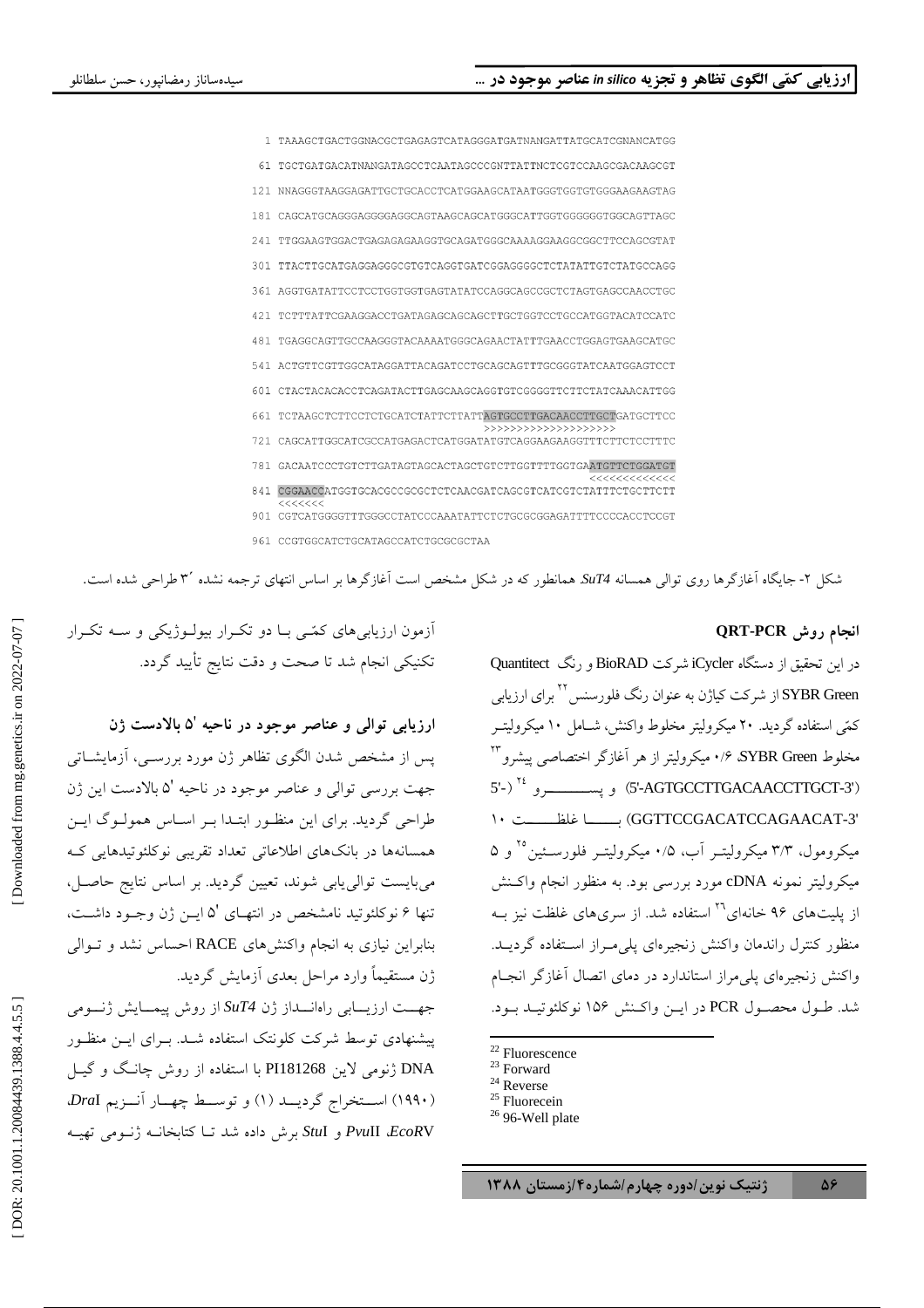استاندارد تکثیر شدند. محصولات واکنش روی ژل آگیارز ۱/۵٪ الكتروفورز شدند تا اندازه باندها تأييـد شـود (شـكل ۴). يـس از اطمینان از صحت باندهای جداسازی شده، از همسانههای مربوط به هر باند، ۲ همسانه انتخـاب شــدند و جهـت تكثيـر، در محـيط كشت مايع LB حــاوى أمپــىســيلين كشــت گرديدنــد. ســپس پلاسمیدهای حاصل استخراج و ۵ میکرولیتر از پلاسمید روی ژل آگارز الکتروفورز گردید. ژل حاصـله در دسـتگاه تیفـون، اسـکن گردید تا کمیت پلاسمیدها جهت انجام توالی یابی مشخص شـود. دو نمونه جهت توالی یابی استفاده شد که نتایج توالی یابی برای هر دو نمونه يكسـان بـود و تفـاوتي نشـان نـداد. جهـت اطمينـان از صحت توالی پابی ابتدا ناحیهای از قطعه توالی پابی شده دارای همپوشانی با ژن مورد نظر شناسایی شد و کدون آغـازین کـه همـان کدون مربوط به باز متیونین (ATG) میباشد مشخص گردید. سـپس قطعه مورد نظر از ناحیه شروع در انتهـای ۵'ژن بریــده شــد و تــوالـی كامــل راهانــداز مشــخص گرديــد. تــوالي حاصــل بــا اســتفاده از نـــــــــرمافــــــــزارPlantCARE" (١٣) بــــــــا آدرس اينترنتـــــــــى http://bioinformatics.psb.ugent.be/webtools/plantcare/html  $\begin{array}{ccc}\n\ldots & (\wedge \cdot)^{\top}$ PLACE , / http://www.dna.affrc.go.jp/PLACE/index.html مورد بررسي قرار گرفت و عناصر موجود در توالی راهانداز ژن مشخص گردید.

## **Error! Not a valid link**

شکل ۳) مقایسه بیان ژن SuT4 در رقم مقاوم نورستار و لاین حساس PI181268 در شرایط سرمادهی. بارها بیانگر یک انحراف معيار هستند. DH: تعداد روز پس از شروع سرمادهی، WH: تعداد هفته پس از شروع سرمادهی

شود. پس از ساختن کتابخانهها اولین واکنش زنجیرهای پلے میراز <sup>۲۷</sup> با استفاده از آغــازگر آدایتــور بیرونــی (AP1<sup>) ۲۸</sup> بــا تــوالی (-'5 'GTAATACGACTCACTATAGGGC-3) و آغــــــــــــازگر 'TGGGTCTCCAAGCTGAACTC-3) و چرخههای حرارتی ۷ چرخه با دمای ۹۴ درجه سانتی گراد به مدت ۲۵ ثانیه و بـه دنبـال آن دمای ۷۲ درجه سانتی گراد به مدت ۱۸۰ ثانیه، ۳۲ چرخه دمای ۹۴ درجـه سـانتي گـراد بـه مـدت ۲۵ ثانيـه و دمـاي ۶۷ درجـه سانتی گراد به مدت ۱۸۰ ثانیه و یک چرخه نیـز دمـای ۶۷ درجـه سانتی گراد به مدت ۴۲۰ ثانیه انجام شد. سپس محصولات واکنش با استفاده از آب به نسبت ۱.۵۰ رقیق شدند و واکـنش زنجیـرهای پل<sub>ی</sub>مراز ثانویه با استفاده از آغازگر آداپتور آشـیانهای (AP2)<sup>۳۰</sup>بــا تسوالي ('3-S'-ACTATAGGGCACGCGTGGT) و آغسازگر اختصاصـــــــــــــ ژن آشــــــــیانهای (GSP2) `` بــــــــا تــــــــوالی (-'5 'GACATGGTCGCCGAATCT-3) انجـام شــد. چرخــههــاي حرارتی برای واکنش زنجیرهای پلیمراز آشیانهای مشـابه واکـنش زنجیرهای اولیه بود، با این تفاوت که به جای ۳۲ چرخه در مرحله دوم از ۲۰ چرخه استفاده می شود. بزرگترین باند محصول واکنش زنجیرهای پلی مراز ثانویــه کــه طــولی در حــدود ۲۰۰۰ نوکلئوتیــد داشت، انتخاب و همسانهسازی شد. برای این منظور بانـد مربـوط از روی ژل آگــارز ۱/۵٪ بــه روش برداشــتن قطعــهای از ژل و پــا برداشتن نمونه کوچکی از روی ژل با استفاده از حبـاب و تکثیــر مجدد آن جداسازي شدند. جهت اطمينان از صحت باندهاي جداسازی شده و تعیین کمیت آنها، نمونههای جداسازی شـده از روی ژل مجـدداً روی ژل اَگــارز ۱/۵٪ همـراه بــا ۱۰ میکــرولیتــر نشــانگر *VHind*III DNA بــا غلظــت ۵۰ نــانوگرم در ميكروليتــر الکتروفورز شد و ژل حاصله در دستگاه تیفون، اسکن گردیـد. سیس بانــدهای جداســازی شــده از روی ژل، در ناقــل pGEM-T همسانهسازی شدند و تعدادی از همسانههای سفیدرنگ مربوط به هـر بانـد انتخـاب و بـا اسـتفاده از واكـنش زنجيـرهاي پلــيمـراز

- <sup>29</sup> Outer, gene-specific primer
- <sup>30</sup> Nested Adaptor Primer
- <sup>31</sup> Nested gene-specific primer

 $32$  Plant *cis*-acting regulatory elements

<sup>&</sup>lt;sup>33</sup> Plant *cis*-acting regulatory DNA elements

<sup>&</sup>lt;sup>27</sup> Primary PCR

<sup>&</sup>lt;sup>28</sup> Outer Adaptor primer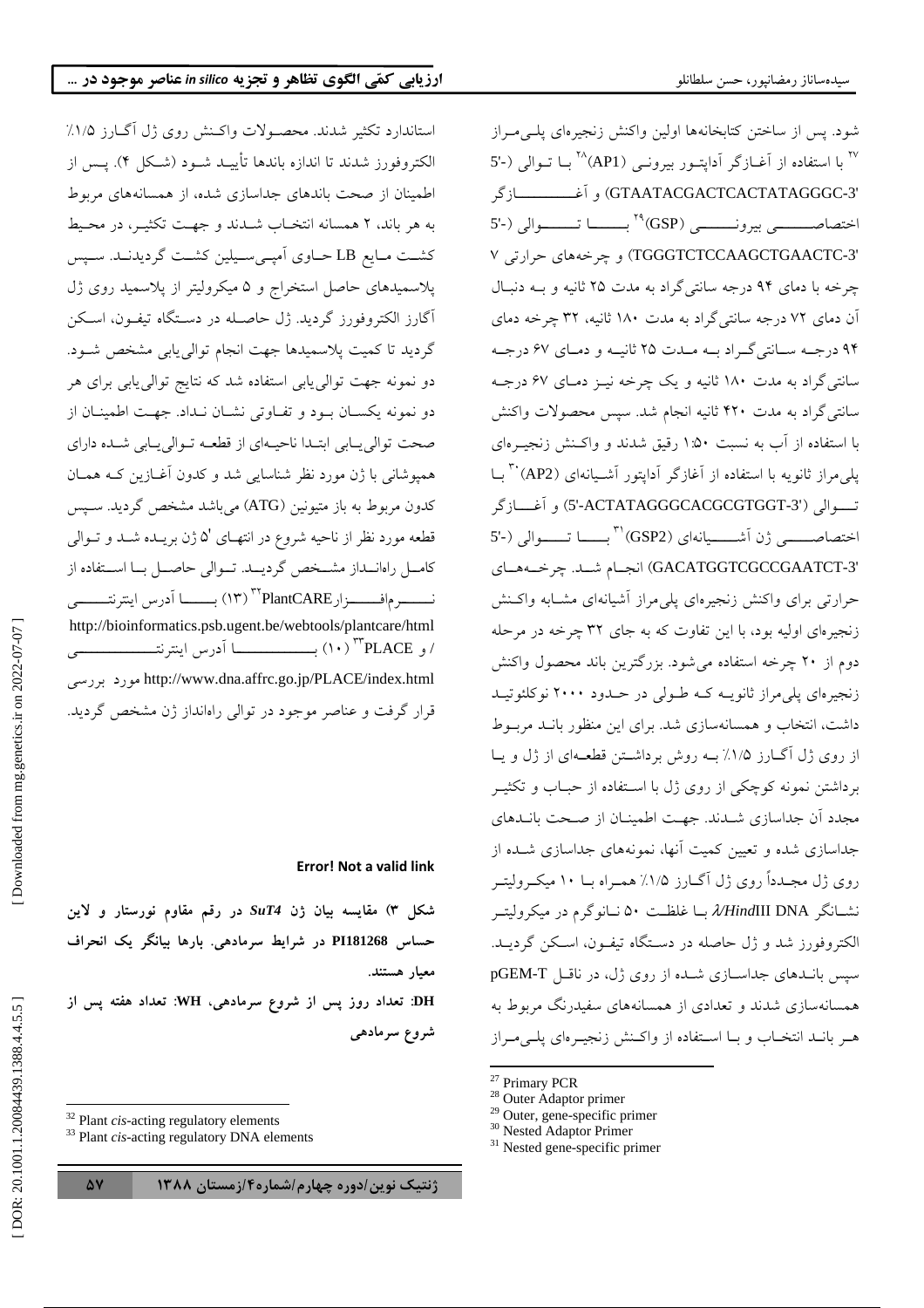### نتايج و بحث

تظاهر ژن SuT4 در هـر دو رقـم از اولـين سـاعات واكـنش بـه سرمادهی افزایش معنمیداری نشان داد. در رقم مقاوم نورستار بیشترین فعالیت ژن در روز سوم پس از شروع سرمادهی دیده شد که افزایش معنیداری نسبت به اولین روز نیز نشان میدهـد، پــس از آن بیان ژن کاهش معنیداری نشان داده است ولی هنوز افزایش سطح بیان آن نسبت به تیمار کنترل معنیدار است و تا پایـان دوره سرمادهی در سطح ثابتی حفظ شده است (شکل ۳). در بررســی انجام شده توسط ساساکی و همکاران ۱۹۹۶ نیـز بیشـترین سـطح تجمع کربوهیدراتها ۳ روز پس از شروع سرمادهی گزارش شده است (۱۶) و احتمال میرود فعالیت بالای ایـن ژن نیـز در روز سوم سرمادهي بتواند بيانگر بالاترين سطح تجمع كربوهيدراتهـا باشد. در لاین حساس نیز بیشــترین ســطح تظــاهر ژن در ســومین روز دیده شد و پس از آن کاهش معنیداری نشان داده است و تـا پایان دوره سرمادهی در سطح نسبتاً پایداری باقی مانده است، ولی میزان افـزایش در سـطح تظـاهر ایــن ژن همــواره از رقــم مقــاوم نورستار کمتر است که این امر خود مـیتوانـد دلیلـی بـر واکـنش حساسیت این لاین به تنش یخزدگی باشد. به عبارت دیگر تعـداد نسخهها و سطح بیان ژن میتوانـد در افـزایش یـا کـاهش میـزان تجمع کربوهیدراتها و به دنبال آن واکنش گیاه بـه دماهـای زیــر صفر درجــه مــؤثر باشــد. نتــايج الگــوى تظــاهر ژن مؤيــد نحــوه جداسازی آن نیـز مـیباشـد، زیـرا در جداسـازی ایـن ژن انتظـار می رفت که در اوایل واکنش به سرمادهی القا شده باشند. همانطور كه از نتـايج مشـخص اسـت بيشـترين سـطح تظـاهر ايـن ژن در روزهای اول سرمادهی بوده است و پس از آن کاهش معنـیداری در سطح تظاهر ژن نسبت به اولین روزهای سرمادهی دیـده شـده است. از آنجایی که تفاوتی در فعالیت ایـن ژن در رقـم مقـاوم و لاین حساس دیده نمی شود احتمال دیگری نیز وجود دارد که این ژن رمزکننده پروتئینهایی باشد که برای تنظیم سلولی طی فرآینـد تنش سرما ضروری هستند و ارتباطی با افزایش تحمل بـه سـرما ندارند (۴، ۵). از سوی دیگر ممکن است ایـن ژن دارای فعالیـت چندگانــه در كنتــرل تــنش ســرما و تــنش مقاومـت بــه بيمــاري كَيْكْبُرْفِي باشْدْ وْ افْزَايْشْ سْطَحْ بِيَانْ اينْ ژْنْ دْرْ لاين حسـاسْ بْـهْ

تنش یخزدگی PI181268 که مقاوم به بیماری کپک برفی میباشد، ناشی از دخالت این ژن در اعطا مقاومت به این بیماری باشد، زیرا القاء ژنهای مقاومت به این بیماری طی واکنش سـرمادهی انجـام میشود و نیازی به ایجاد شرایط آلودگی بیمـاری نـدارد. بنـابراین این ژن میتواند به عنوان یکی از کاندیـدهای ژنهـای <sup>۳٤</sup>COR در القاء مقاومت به تنش سرما و بیماری کپک برفـی معرفـی شــود و رمزکننده آنزیمهایی باشد کـه در انتقـال کربوهیــدراتهای ســاده و پلی ساکاریدها دخالت دارد. قرار گرفتن مقاومت به ایـن دو تـنش در کنار یکدیگر کاری دشوار به نظر میرسد زیرا در ارقام مقـاوم به تـنش سـرما، ميـزان قنـدهاي سـاده بـالا و ميـزان قنـدهاي پلی ساکارید (فروکتان) پایین است. ولی یکی از مشخصـات ارقـام مقاوم به کپک برفی تمایـل آنهـا بــه ذخیـره کربوهیــدراتهــا بــه صورت قند فروكتان در واكوئول مىباشد تا بتواند با تجزيه آن بــه قندهای ساده آنزیم هگزوکیناز را فعال نماید تـا واکـنش مقاومـت القا شود (۹). به همین دلیل بررسی های بیشتر روی این ژن جالب توجه خواهد بود.

طول باند جداسازی شده برای راهانداز ایسن ژن در حسدود ۲۴۲۷ جفت باز بود کـه ۴۵۰ بـاز آن بـا انتهـاي ۵' ژن انتقـالدهنـده کربوهیدرات در برنج (Oryza sativa) در حدود ۹۱٪ همپوشــانی نشان داد. پس از حذف این ناحیه ۱۹۸۰ باز به عنوان توالی کامـل راهانداز در نظر گرفته شد و مورد تجزیـه و تحلیـل قـرار گرفـت (شکل ۴). در شکل ۵ محل عناصر موجود در این راهانـداز نشـان داده شده است.



شكل ۴- الكتروفورز محصولات حاصل از PCR قطعه راهانداز ژن  $\mathit{Sur74}$  يس از همسانهسازي آن

<sup>34</sup> Cold responsive

ژنتیک نوین /دوره چهارم/شماره۴/زمستان ۱۳۸۸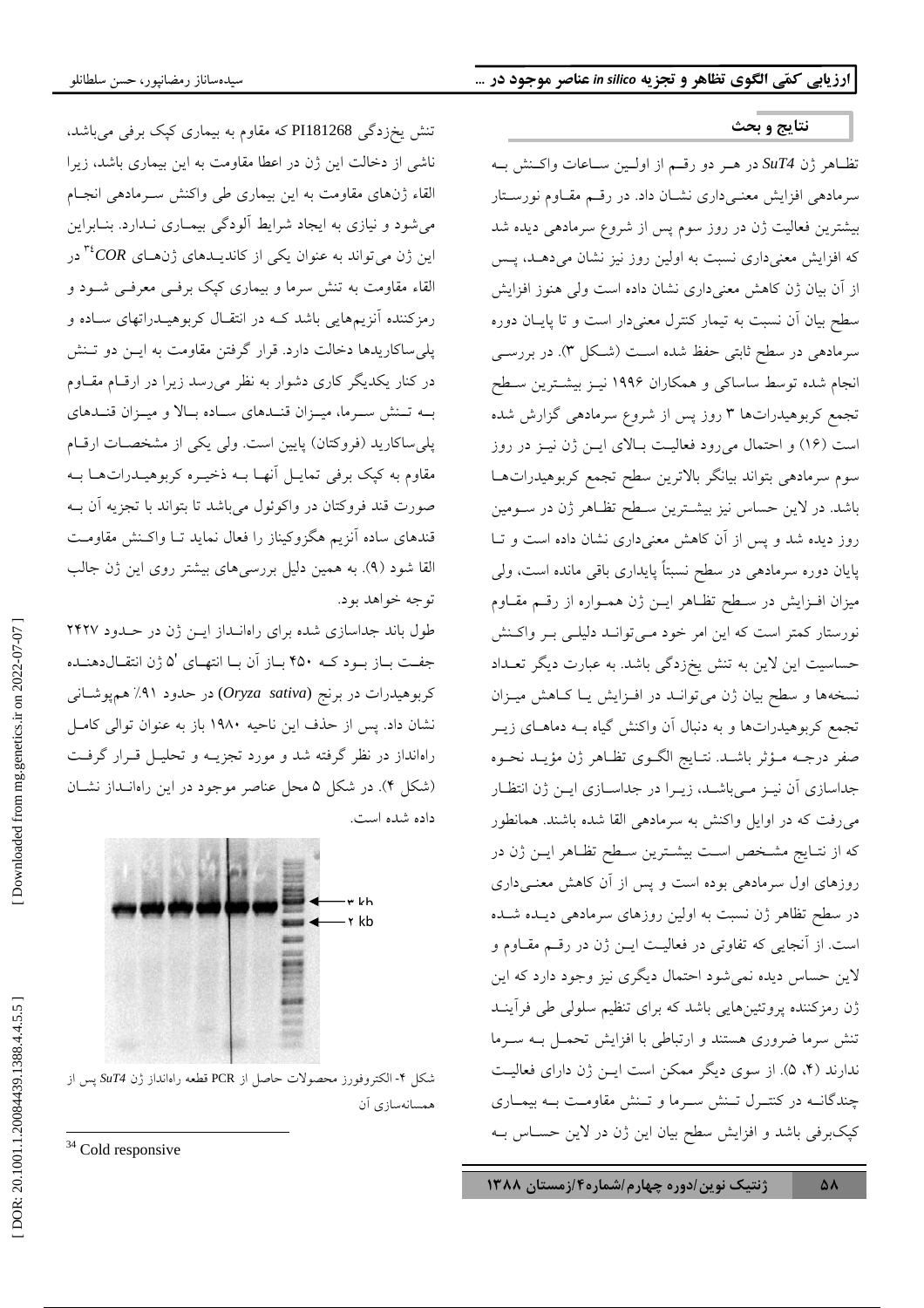۔<br>SURE' وجود دارد. به طور کلبی در حـدود ۵۲ درصـد عناصـر موجود در راهانداز عناصر مسئول درجه حرارت پایین (LTRE)<sup>10</sup> شسامل DRE ،G-box ،ABRE و GARE، ٢٩ درصـــد عناصــــر مسئول دفاع گياهي (PDRE<sup>) ٢٦</sup> شــامل PRE .OSE .ARE .ERE JARE و SARE و ١٩ درصـــــد عناصـــــــر مســـــئول تجمــــــع کربوهیدراتها (SURE) هستند. بــه نظـر مــی(ســد ثلــث میــانـی راهانداز در کنترل تظاهر ژن در شـرایط تـنش سـرما نقـش داشـته باشد، زیرا در حدود ۵۸ درصد عناصر مسئول درجه حرارت پایین (LTRE) در این ناحیه قرار گرفتهانـد. همچنـین بـه علـت قـرار گرفتن ۵۰ درصد عناصر مسئول دفـاع گیـاهی (PDRE) در ثلـث سوم توالی راهانداز، احتمال می رود این ناحیه در کنترل تظاهر ژن در برابر تنش های زنده از جمله بیماری کیک برفی مـؤثر اسـت و ثلث ابتدایی راهانداز شامل عناصر راهانداز و تقویتگر می باشد که به عنوان عناصر راهانداز در شروع نسخهبرداری ژن عمل می کننـد. بــه طــور كلــي ارزيــابي هــاي in silico راهانــداز و موتيــف&ــاي تنظیمکننده آن آسان و دقیق نیست (۱۵) و بررسی۵های بیشتر روی ناحیه راهانداز ژن بـا اسـتفاده از ژن گزارشـگر نیـاز مــی باشــد تـا عملکرد عناصر شناسایی شده توسط نـرمافـزار PlantCare تأییــد شو د.

- 43 Salicylic acid responsive element
- $44$  Sugar responsive element
- $45$  Low-temprature responsive element
- <sup>46</sup> Plant defence responsive element

بازهای آدنین و سبیتوزین مے باشید. جعبیه TATA در موقعیت ۱۱۴- با توالی حفاظت شـده TATA و اولـین جعبـه CAAT در موقعیت ۵۳۶- یعنی در فاصله ۴۲۰ بیازی از جعبـه TATA قـرار گرفته است. از آنجایی که جعبه TATA معمولاً ۳۰–۲۵ نوکلئوتید بالادست نقطه شروع نسخهبرداری و جعبه CAAT در حـدود ۵۰ نوکلئوتید دورتر از جعبه TATA قرار دارد، احتمـال مــی رود ایــن ژن از گروه ژن های فاقد جعبه TATA باشد که توالی های دیگری به عنوان عوامل شروع رونويسمي عمـل مـيكننـد. در بسـياري از ژنهای گیاهی دخیل در فتوستتز (۱۴) و بسیاری از ژنهای خانهدار (۳، ۶) فقدان جعبه TATA گزارش شده است. از آنجایی که نرمافزارهای موجود جهت بررسی تـوالی هـای راهانـداز خیلـی دقيق نيستند، مطالعه بيشتر روى اين ژن ممكن است جعبه TATA یا توالی های دیگری با عمل مشابه را در ایــن ژن مشــخص نمایــد همانطور که در ژنهای دخیل در فتوسنتز دیـده شـده اسـت (۱۳) در طول این راهانداز هشت جعبه CAAT. هشت توالی ABRE°، یک توالی GARE"، یک تـوالی G-box، ده تـوالی ORE"، یـک تــوالي ERE^، دو تــوالي OSE′، دو تــوالي ARE′، ســه تــوالي .<br>PRE'<sup>،</sup> یک توالی JARE'<sup>،</sup> دو تـوالی SARE'<sup>،</sup> و هفـت تـوالی

این راهانداز دارای ۵۴/۴۹٪ بازهبای گیوانین بستوزین و ۴۵/۱۵٪

- <sup>35</sup> Abscisic acid responsive element
- <sup>36</sup> Gibbrellic acid responsive element  $37$
- Dehydration responsive element
- Ethylen responsive element
- <sup>39</sup> Organ-specific element
- Auxin responsive element
- <sup>41</sup> Pathogen responsive element

 $\mathbb{R}^{\Omega}$ s $\mathbb{O}$ de componente domin

| TATA box                                                                                                                       | Sugar responsive elements                                                                                                         |
|--------------------------------------------------------------------------------------------------------------------------------|-----------------------------------------------------------------------------------------------------------------------------------|
| <b>CAAT box</b>                                                                                                                | ි SURE                                                                                                                            |
| Low temp responsive elements<br>C-repeat DRE<br>⊕ G-box<br><b>ID GARE</b><br>$\bigcirc$ LTR<br>$\bullet$ ABRE<br><b>CD</b> DRE | Plant defense responsive elements<br>© FRF<br>ELRE<br><b>BOB</b> PRE<br>◯ JARE<br>തം OSE<br><b></b> SARE<br>$\Leftrightarrow$ ARE |

 $\textit{Sur14}$  شکل ۵- جایگاه عناصر راهانداز ژن

<sup>&</sup>lt;sup>42</sup> Jasmonic acid responsive element